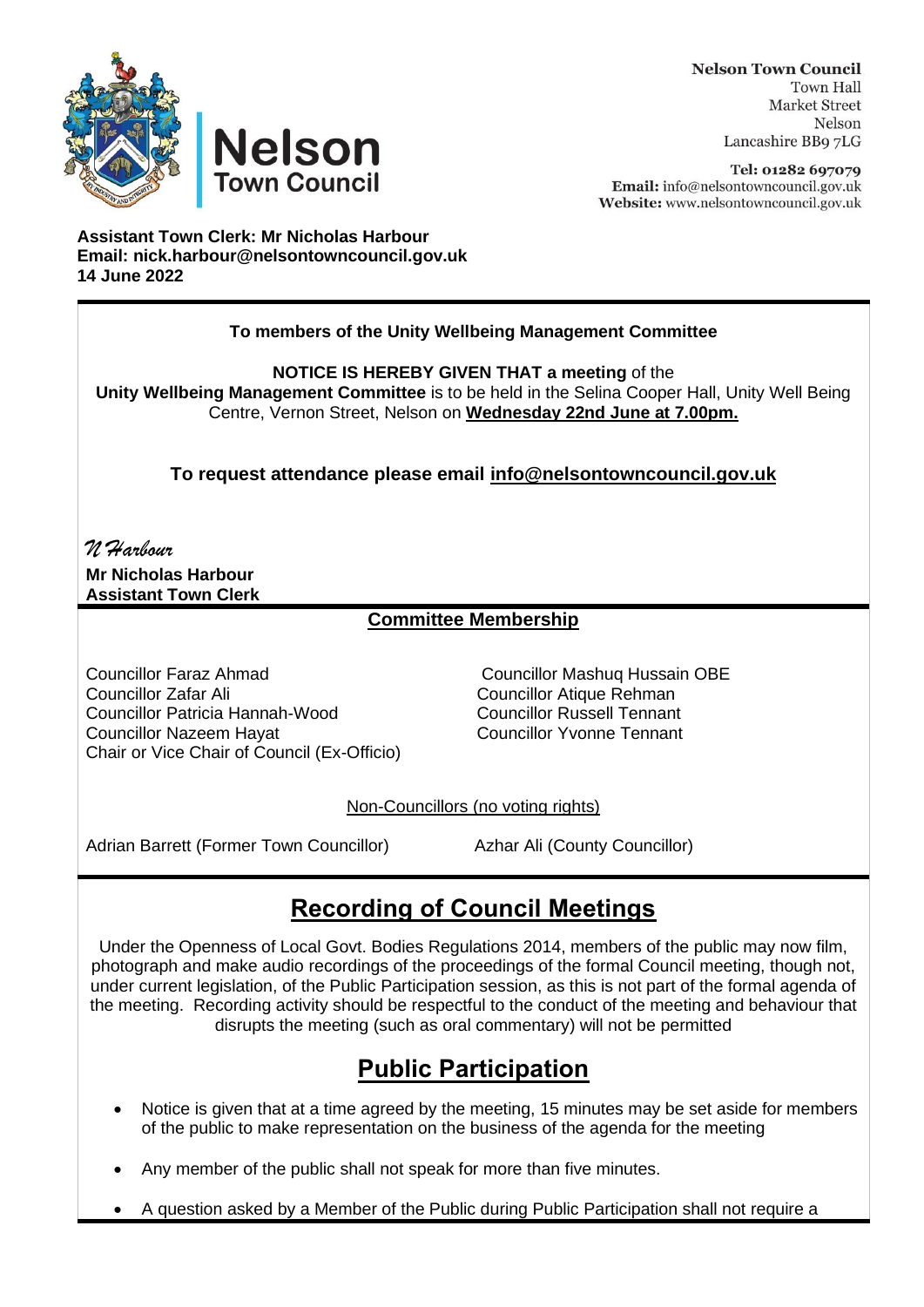response or debate during the meeting though the Chairman may direct that a written response will be provided subsequent to the meeting.

#### **PUBLIC BODIES (ADMISSION TO MEETINGS ACT) 1960**

As the agenda items may concern staffing matters, some of the agenda items may be proposed to be held in a closed session and will exclude the public and the press under the Public Bodies (Admission to Meetings Act) 1960. That in view of the confidential nature of the business about to be transacted, it is advisable in the public interest that the press and public be temporarily excluded and they are instructed to withdraw for reasons and matters appertaining to staff are of a confidential nature.

| <u>AGENDA</u> |                                                                                                                                                                                                                                                                                                                                                                                                                                                                                                                          |
|---------------|--------------------------------------------------------------------------------------------------------------------------------------------------------------------------------------------------------------------------------------------------------------------------------------------------------------------------------------------------------------------------------------------------------------------------------------------------------------------------------------------------------------------------|
| 1.            | <b>Election of Committee Chairman</b><br>To elect a committee chair for the ensuing year                                                                                                                                                                                                                                                                                                                                                                                                                                 |
| 2.            | <b>Election of Committee Vice-Chairman</b><br>To elect a committee vice-chair for the ensuing year                                                                                                                                                                                                                                                                                                                                                                                                                       |
| 3.            | <b>Apologies for Absence</b><br>To receive and approve apologies for absence and reasons given to the Assistant Clerk prior to<br>the meeting.                                                                                                                                                                                                                                                                                                                                                                           |
| 4.            | <b>Declarations of Interests</b><br>To receive disclosures of personal and prejudicial interests from members on matters to be<br>considered at the meeting. Officers are required to make a formal declaration about council<br>contracts where the employee has a financial interest.                                                                                                                                                                                                                                  |
|               | Note: Members must generally declare a disclosable pecuniary interest which he or she has in<br>any item on the Agenda. A Member with a disclosable pecuniary interest may not participate in<br>any discussion of the matter at the meeting and must not participate in any vote taken on the<br>matter at the meeting. In addition, the Council's Standing Orders require a Member with a<br>disclosable pecuniary interest to leave the room where the meeting is held while any discussion<br>or voting takes place. |
| 5.            | <b>Adjournment for Public Participation</b><br>To adjourn the meeting for 15 minutes to allow members of the public to make representation on<br>the business of the agenda for the meeting. No resolutions can be under public participation.                                                                                                                                                                                                                                                                           |
| 6.            | <b>Minutes</b><br>To approve the draft minutes of the Unity Wellbeing Management Committee meeting held on 23<br>March 2022 (previously circulated).                                                                                                                                                                                                                                                                                                                                                                     |
| 7.            | <b>Climate Emergency Issues</b><br>A standing item to identify and consider council initiatives which will help deal with the climate<br>emergency through Nelson Town Council's functions, facilities and any other remit.                                                                                                                                                                                                                                                                                              |
| 8.            | <b>Selina Cooper Project</b><br>To receive an update on the progress being made around the work being carried out following<br>the successful Heritage Lottery bid relating to the suffragist Selina Cooper and the Unity Hall in<br>Nelson, Lancashire and to discuss the next steps.                                                                                                                                                                                                                                   |
| 9.            | Revive Café - Vacancies and Re-Opening<br>To receive an update around the vacancies at and re-opening of the Revive Café in the Unity Well<br>Being Centre.                                                                                                                                                                                                                                                                                                                                                              |